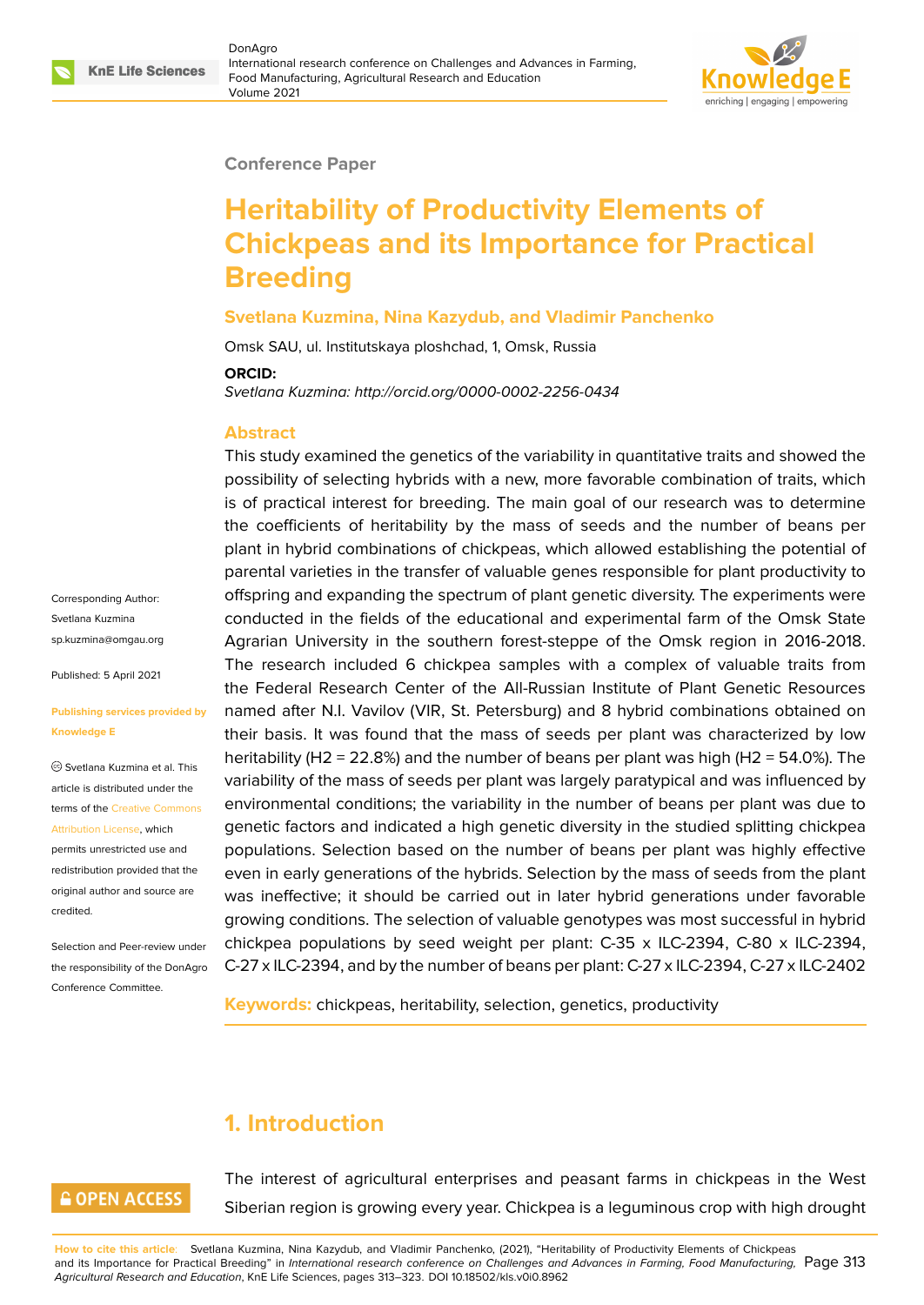and cold resistance, adaptability for harvesting, high nutritional value and multiple uses for food purposes [1–3]. However, the zoned varieties of chickpea under the conditions of the Omsk region do not meet the requirements of modern agriculture in terms of ripening and productivity [4, 5]. A collection of chickpea samples from different ecological and cli[m](#page-8-0)a[tic](#page-8-1) zones can be the starting material for creating new varieties [6, 7].

In solving the problem of a[cc](#page-8-2)[ele](#page-8-3)rating the creation of new varieties of this crop for the West Siberian region [8–10]. It is of great importance to use genetic and statistical [me](#page-8-4)[th](#page-9-0)ods of assessment, in particular, to determine the heritability of valuable traits in order to obtain practical recommendations for the selection of unique genotypes in splitting hybrid population[s](#page-9-1) [[11–](#page-9-2)13].

The phenotypic manifestation of selectively valuable traits in chickpea is formed as a result of the interaction of the genotype and environmental conditions [14–16]. Heritability characterizes th[e g](#page-9-3)[ene](#page-9-4)tic condition of a trait. To select genotypes with the desired traits, it is necessary to focus on traits with high heritability [17–19]. The higher the heritability coefficient, the wider the genetic diversity, the greater the propo[rtio](#page-9-5)[n o](#page-9-6)f phenotypic diversity due to genotypic variability. The lower the heritability coefficient, the more significant is the influence of environmental conditions (mo[dific](#page-9-7)[atio](#page-9-8)n variability) for the formation of the trait, and the genetic diversity is not great [20–22]. At high values of the coefficient of heritability, mass selection will be effective, and individual selection at its low values.

The main goal of our research was to determine the coefficie[nts o](#page-10-0)[f he](#page-10-1)ritability by the mass of seeds and the number of beans per plant in hybrid populations of chickpea, which makes it possible to establish the potential of parental forms in the transfer of valuable genes responsible for plant productivity, offspring and expansion of the spectrum of plant genetic diversity.

### **2. Methods and Equipment**

The experimental part of the work was carried out in the educational and experimental farm of the Omsk State Agrarian University together with the Center for Collective Use "Selection and seed production of field crops" in the southern forest-steppe of the Omsk region (2016-2018). The object of research was the collection samples obtained from the Federal Research Center of the All-Russian Institute of Plant Genetic Resources named after N.I. Vavilov (VIR, St. Petersburg) with a complex of valuable features: ILC-2394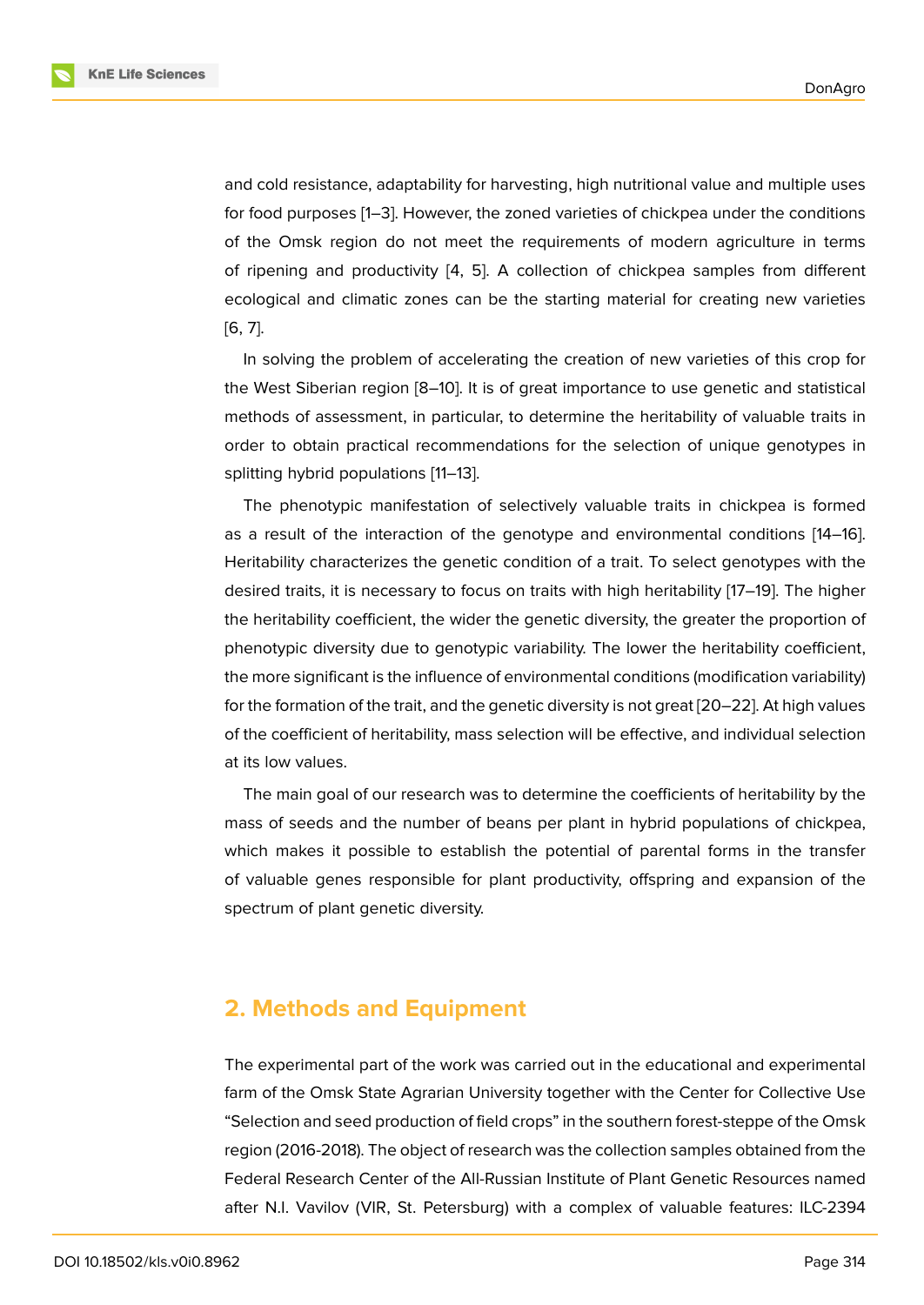(Turkey), ILC-2402 (Bulgaria), C-27 (Uzbekistan), C-35 (Krasnodar), C-82 (Uzbekistan), С-80 (Azerbaijan) and 8 hybrid populations of the second generation obtained with their participation. Sowing was carried out in the 2nd decade of May at a depth of 5 cm. The repetition was four-fold. The number of seeds in each repetition in parental forms was 20 pcs., in F2 that was 60 pcs. Plant nutrition area was 10 x 60 cm2. The counts and observations were carried out in accordance with the "Methodological instructions for the study of the collection of grain legumes" (1975). Statistical processing was carried out according to the methodology described in the manual by B.A. Dospekhov. The heritability coefficients in a broad sense were determined by the formula of [23].

#### **3. Results**

The weather conditions during the years of the experiments were different: in 2016 and 2018 it was slightly arid (GTC = 1.01 and 1.1, respectively), in 2017 it was arid (GTC 0.72).

Of great importance in the selection of chickpeas for yield is the mass of seeds and the number of beans per plant. During our research, the weight of seeds per plant in chickpea varied from 4.6 to 26.3 g and varied significantly depending on the weather conditions.

The most favorable conditions for the growth and development of chickpea plants were the conditions of 2016. The aridity of the second half of the growing season contributed to a more friendly and faster maturation of plants and high productivity. The weight of seeds per plant of hybrids varied from 17.1 to 26.3 g and averaged 22.4 g, in maternal forms it varied from 12.2 to 20.1 g (average 15.8 g), in testers it ranged from 21.7 to 28.6 g (the average weight was 25.2 g) (Table 1). There were significant differences both between parental forms and between hybrids. Plants from hybrid combinations had the maximum seed productivity: C-35 x ILC-2394 (26.3 g), C-25 x ILC-2402 (25.8 g), C-27 x ILC-2394 (25.2 g).

Year 2017 was characterized by excessive soil and air moisture in July and September, which negatively affected the formation of crop yields. The mass of seeds per plant decreased by 16.0 g and averaged 6.4 g (5.2-7.8 g), in maternal forms it decreased by 8.5 g (7.3 g on average), in testers it reduced by 17 g (8.1 g on average). The largest mass of seeds per plant was in hybrid combinations: C-80 x ILC-2394 (7.8 g), C-35 x ILC-2402 (7.1 g).

The conditions in 2018 turned out to be extremely unfavorable for chickpea plants. For instance, torrential rains against the background of low air temperatures in late July-August led to prolonged flowering, damage to plants by fusarium and a significant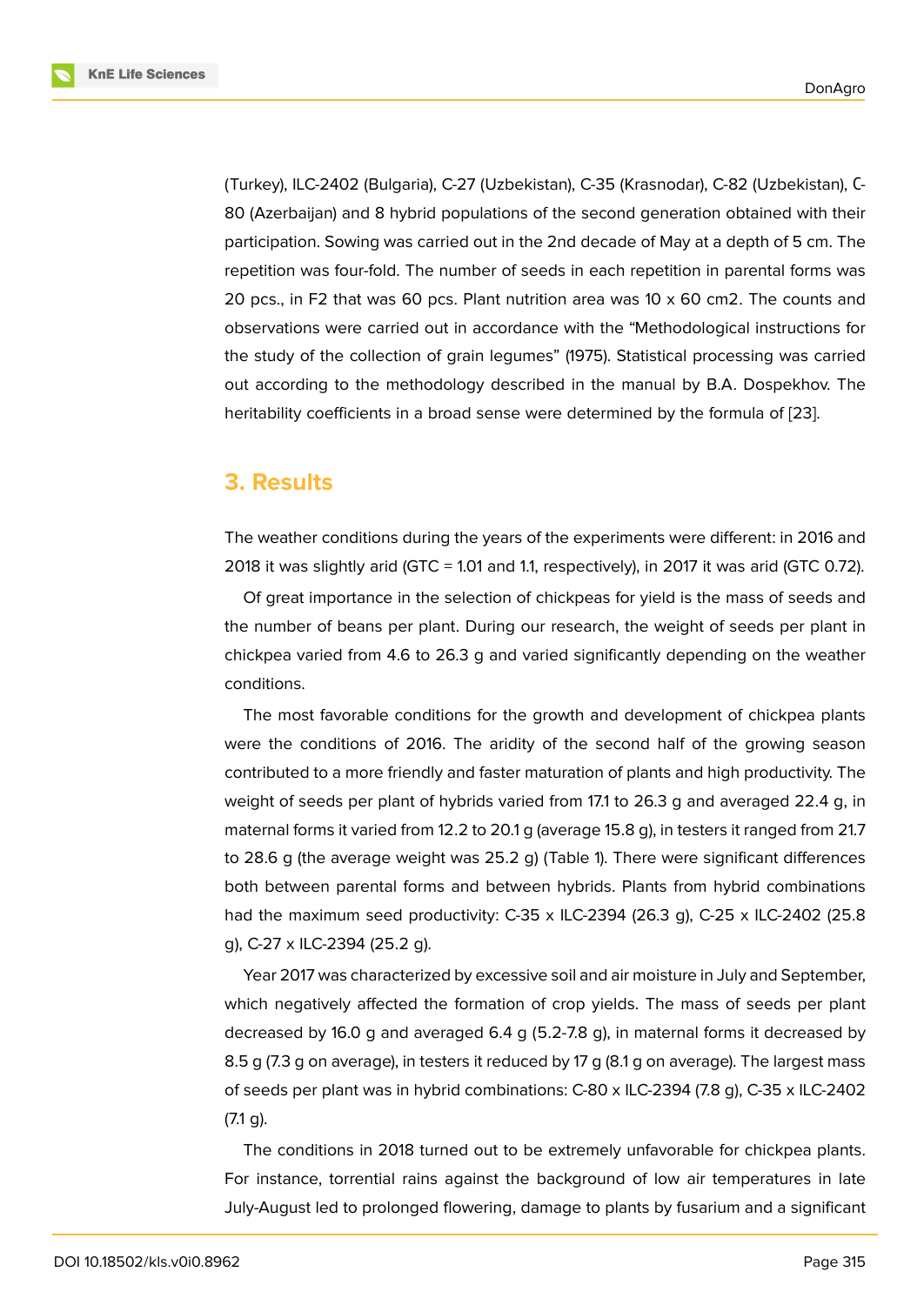decrease in productivity and its elements. Compared to the most favorable 2016, the productivity of hybrid plants decreased by 17.2 g and averaged 5.2 g, in maternal forms it decreased by 9.9 g (5.9 g on average), in testers it reduced by 17.7 g (7.4 g on average). The most productive under stress conditions were the hybrid combinations C-27 x ILC-2402 (5.8 g), C-35 x ILC-2394 (5.7 g).

The coefficient of heritability, the mass of seeds per plant in different hybrid populations of chickpea over the years of testing varied from 14.6 to 31.6% and on average had a low value (H2 = 22.8%). The low heritability of seed productivity in chickpea is probably due to a significant proportion of paratypical variability of the trait. Only 22.8% of the variability of the trait under study is due to genetic factors and mainly depends on environmental conditions. The low heritability ratio may also indicate a reduced genetic diversity in the studied chickpea populations. Thus, selection on this basis will be ineffective. In order to exclude the loss of valuable forms of highly productive plants, it is advisable to carry out individual selection in later hybrid generations.

| Sample, hybrid<br>combination | 2016                      | 2017         | 2018        | Mean         |  |  |
|-------------------------------|---------------------------|--------------|-------------|--------------|--|--|
|                               |                           | Parent forms |             |              |  |  |
| $C-27$                        | 18.2                      | 8.8          | 6.9         | 11.3         |  |  |
| $C-35$                        | 20.1                      | 6.3          | 5.4         | 10.6         |  |  |
| $C-82$                        | 12.2                      | 8.6          | 6.2         | 9.0          |  |  |
| $C-80$                        | 12.8                      | 5.6          | 5.1         | 7.8          |  |  |
| ILC-2394                      | 21.7                      | 7.4          | 5.6         | 11.6         |  |  |
| ILC-2402                      | 28.6                      | 8.8          | 9.2         | 15.5         |  |  |
| Lim min÷max                   | 12.2-28.6                 | $5.6 - 8.8$  | $5.1 - 9.2$ | $7.8 - 15.5$ |  |  |
| Mean                          | 18.9                      | 7.6          | 6.4         | 10.9         |  |  |
| LSD <sub>05</sub>             | 2.84                      | 1.14         | 0.96        | 1.64         |  |  |
|                               | Hybrid combinations $F_2$ |              |             |              |  |  |
| C-27 x ILC-2394               | 25.2                      | 6.4          | 5.2         | 12.3         |  |  |
| C-27 x ILC-2402               | 22.6                      | 6.4          | 5.8         | 11.6         |  |  |
| C-35 x ILC-2394               | 26.3                      | 5.7          | 5.7         | 12.6         |  |  |
| C-35 x ILC-2402               | 25.8                      | 7.1          | 5.1         | 12.7         |  |  |
| C-82 x ILC-2394               | 17.1                      | 5.2          | 4.6         | 9.0          |  |  |
| C-82 x ILC-2402               | 24.2                      | 6.5          | 4.5         | 11.7         |  |  |
| C-80 x ILC-2394               | 18.6                      | 7.8          | 5.1         | 10.5         |  |  |
| C-80 x ILC-2402               | 19.2                      | 6.3          | 5.4         | 10.3         |  |  |
| Lim min÷max                   | 17.1-26.3                 | $5.2 - 7.8$  | $4.5 - 5.8$ | $9.0 - 12.7$ |  |  |
| Mean                          | 22.4                      | 6.4          | 5.2         | 11.3         |  |  |
| LSD <sub>05</sub>             | 3.36                      | 0.96         | 0.78        | 1.70         |  |  |
|                               |                           |              |             |              |  |  |

TABLE 1: Seed weight per plant in hybrid combinations of chickpea, g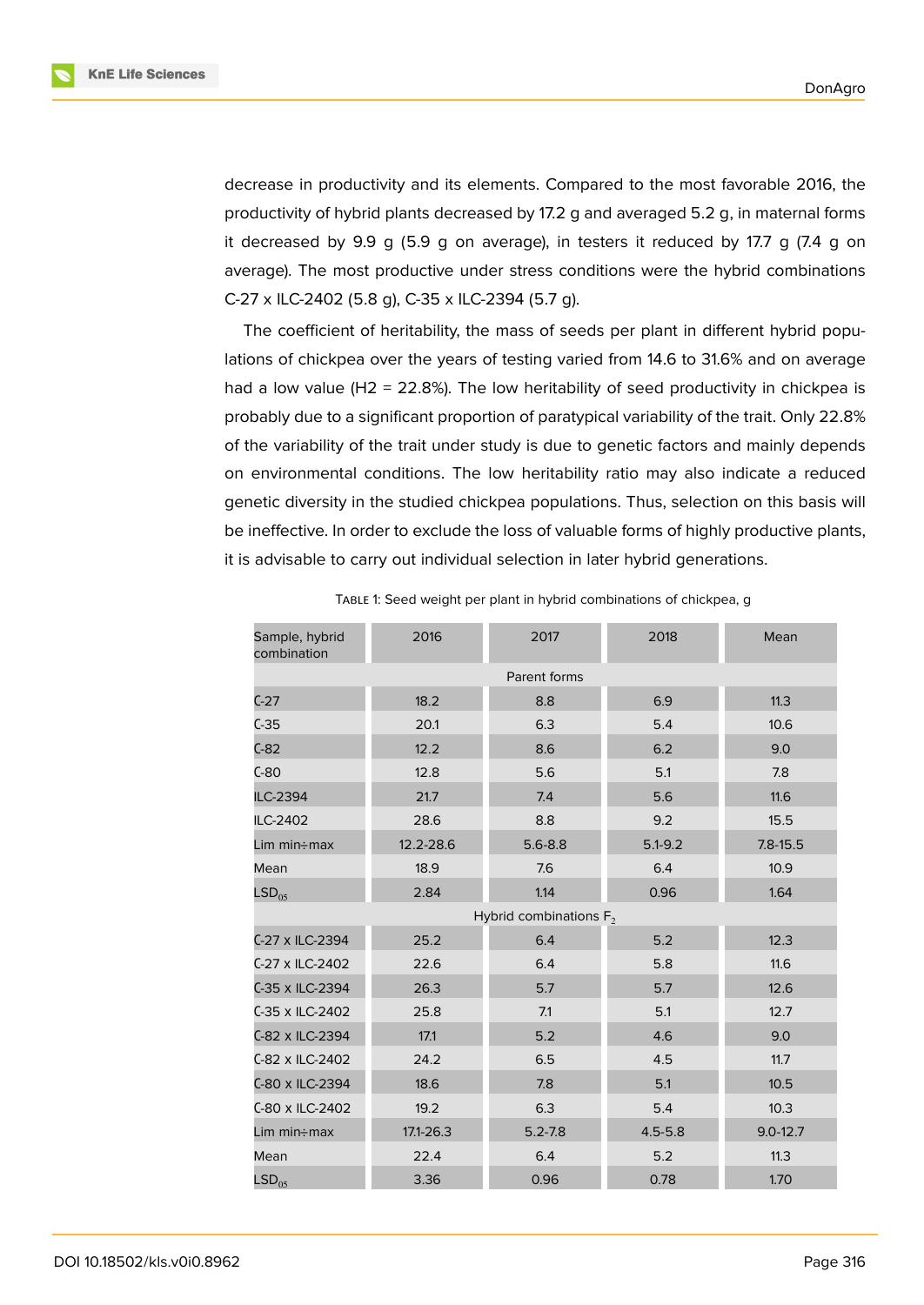| <b>Hybrid</b><br>combination | 2016      | 2017        | 2018      | <b>Mean</b> |
|------------------------------|-----------|-------------|-----------|-------------|
| C-27 x ILC-2394              | 31.6      | 19.8        | 20.8      | 24.0        |
| C-27 x ILC-2402              | 24.1      | 18.2        | 18.0      | 20.1        |
| C-35 x ILC-2394              | 31.5      | 20.8        | 25.9      | 26.1        |
| C-35 x ILC-2402              | 26.5      | 23.5        | 17.5      | 22.5        |
| C-82 x ILC-2394              | 25.2      | 16.3        | 19.5      | 20.3        |
| C-82 x ILC-2402              | 29.7      | 18.7        | 14.6      | 21.0        |
| C-80 x ILC-2394              | 27.0      | 30.0        | 23.8      | 26.9        |
| C-80 x ILC-2402              | 23.2      | 21.9        | 18.9      | 21.3        |
| Lim min $\div$ max           | 23.2-31.6 | $16.3 - 30$ | 14.6-25.9 | 20.1-26.9   |
| Mean                         | 27.3      | 21.1        | 19.9      | 22.8        |

TABLE 2: Heritability of seed mass per chickpea plant, %

It should be noted that the value of the heritability coefficient in different years was influenced by the conditions of plant growth. Thus, under more favorable conditions, heritability increased due to an increase in genetic diversity in the splitting hybrid populations of chickpea; therefore, phenotypic variability was largely due to the genotype. For instance, in favorable conditions of 2016, the heritability coefficient averaged 27.3%, and in extreme conditions for chickpea in 2018, it decreased to 19.9%. Selection on this basis is recommended to be carried out in more favorable growing conditions for the culture.

The level of phenotypic manifestation of the number of beans per plant also depended on hydrothermal conditions. The studied indicator during the research in different hybrid combinations varied from 22.4 to 102.2 pcs. (58.7 pcs. on average).

In 2016, the number of beans per plant in hybrids varied from 72 to 102.2. (an average of 91.9 pcs.), in maternal forms it ranged from 48.6 to 87.2 pcs. (62.8 pieces on average), in testers it varied from 93.3 to 105.7 pieces. (99.5 pcs. on average) (Table 3). Maternal forms and hybrids significantly differed among themselves in the number of beans. The maximum number of beans was in hybrid populations with the participation of the tester C-35 x ILC-2394 (102 pcs.) and C-27 x ILC-2394 (98 pcs.).

In 2017, the number of beans in chickpea hybrids decreased by 39.1 pieces. and amounted to an average of 52.8 pcs. (from 46.6 to 68.2 pcs.), in maternal forms decreased by 3.8 pcs. (59.8 pcs. on average), for testers it reduced by 59.2 pcs. (40.3 pcs. on average). The largest number of beans per plant was observed in hybrid combinations: C-80 x ILC-2394 (68.2 pcs.) and C-27 x ILC-2394 (57.1 pcs.).

In 2018, compared with the most favorable 2016, the number of beans in chickpea hybrids decreased by 60.6 pcs. and amounted to an average of 31.3 pcs (from 22.4 to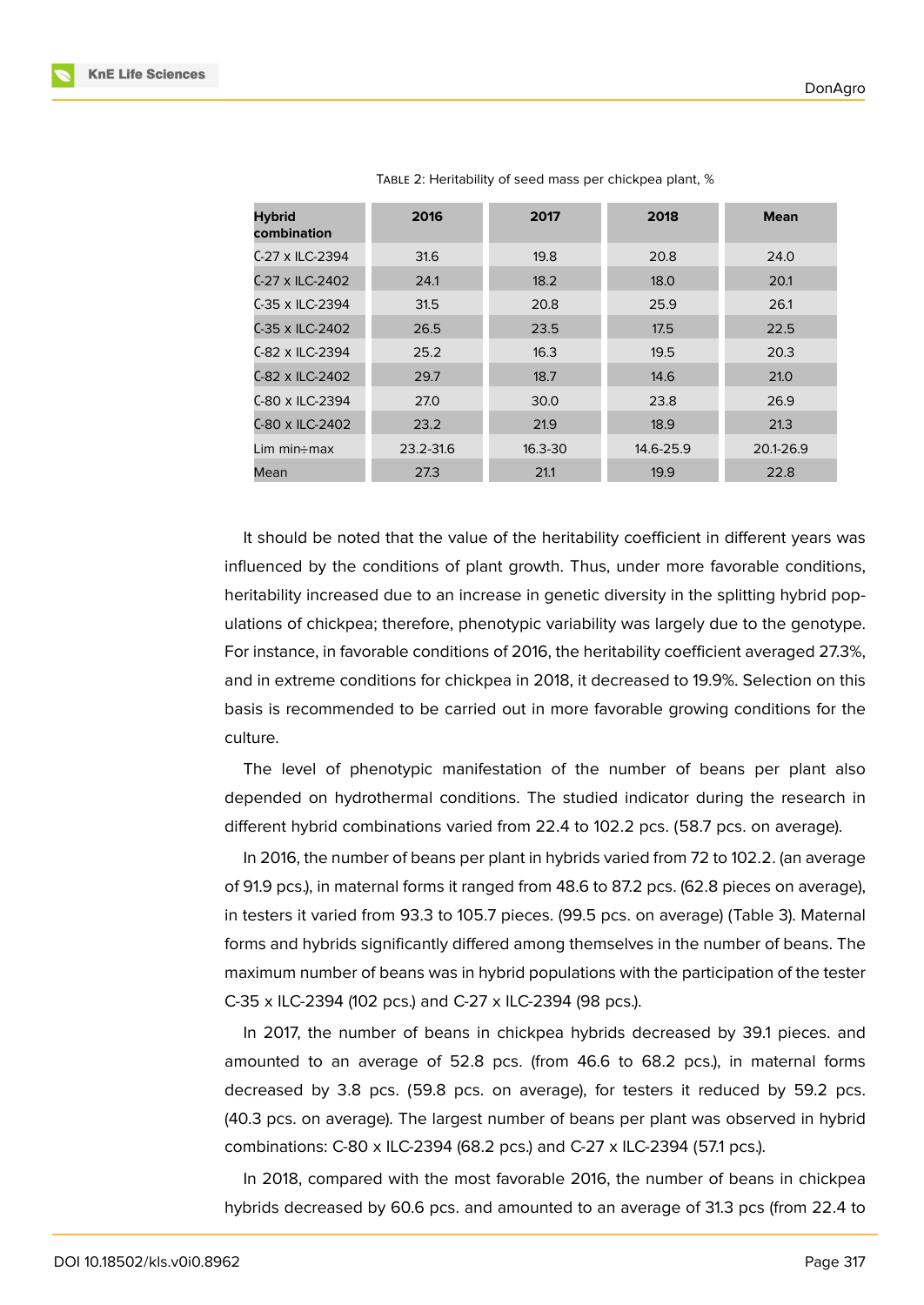| Sample, hybrid<br>combination | 2016                      | 2017         | 2018      | <b>Mean</b> |  |  |
|-------------------------------|---------------------------|--------------|-----------|-------------|--|--|
|                               |                           | Parent forms |           |             |  |  |
| $C-27$                        | 54.2                      | 48.6         | 26.8      | 43.2        |  |  |
| $C-35$                        | 87.2                      | 60.1         | 24.3      | 57.2        |  |  |
| $C-82$                        | 48.6                      | 55.9         | 36.2      | 46.9        |  |  |
| $C-80$                        | 61.1                      | 71.0         | 29.2      | 53.7        |  |  |
| ILC-2394                      | 105.7                     | 48.3         | 36.1      | 63.3        |  |  |
| ILC-2402                      | 93.3                      | 32.3         | 28.0      | 51.1        |  |  |
| Lim min÷max                   | 48.6-105.7                | 32.3-71.0    | 24.3-36.2 | 43.2-63.3   |  |  |
| Mean                          | 75.0                      | 52.6         | 30.1      | 52.6        |  |  |
| LSD <sub>05</sub>             | 11.3                      | 7.9          | 4.5       | 7.8         |  |  |
|                               | Hybrid combinations $F_2$ |              |           |             |  |  |
| C-27 x ILC-2394               | 98                        | 57.1         | 38.3      | 64.5        |  |  |
| C-27 x ILC-2402               | 96                        | 48.6         | 28.8      | 57.8        |  |  |
| C-35 x ILC-2394               | 102.2                     | 51.2         | 38.6      | 63.9        |  |  |
| C-35 x ILC-2402               | 94                        | 54.1         | 22.4      | 56.8        |  |  |
| C-82 x ILC-2394               | 88                        | 49.6         | 32.4      | 56.7        |  |  |
| C-82 x ILC-2402               | 72                        | 47.1         | 28.2      | 49.1        |  |  |
| C-80 x ILC-2394               | 94                        | 68.2         | 25.1      | 62.4        |  |  |
| C-80 x ILC-2402               | 91                        | 46.6         | 36.8      | 58.1        |  |  |
| Lim min÷max                   | 72-102.2                  | 46.6-68.2    | 22.4-38.6 | 49.1-64.5   |  |  |
| Mean                          | 91.9                      | 52.8         | 31.3      | 58.7        |  |  |
| LSD <sub>05</sub>             | 13.78                     | 7.92         | 4.70      | 8.80        |  |  |

TABLE 3: Number of beans per plant in hybrid combinations of chickpeas, pcs.

38.6 pcs.), in maternal forms it decreased by 33.6 pcs. (29.1 pcs. on average), in testers it reduced by 67.4 pcs. (32.1 pcs. on average). Hybrid combinations C-27 x ILC-2394 (38.3 pcs.) and C-35 x ILC-2394 (38.6 pcs.) had the largest number of beans under stress conditions.

The heritability coefficient of the number of beans per plant in different hybrid populations of chickpea ranged from 38.6 to 65.1% and averaged 54.0%, which indicates the possibility of breeding improvement of these traits by direct selection of valuable genotypes by phenotype already in early generations hybrids. Most of the phenotypic variability of the trait is due to genetic factors and indicates a high genetic diversity in the studied chickpea populations. Thus, selection on this basis will be highly effective.

The heritability of the studied trait changed slightly depending on the growing conditions: under favorable growing conditions, it averaged 56.8%, in extreme conditions, it averaged 51.5%, which confirms the genetic conditionality of this trait. Successful selection for this trait is possible regardless of growing conditions.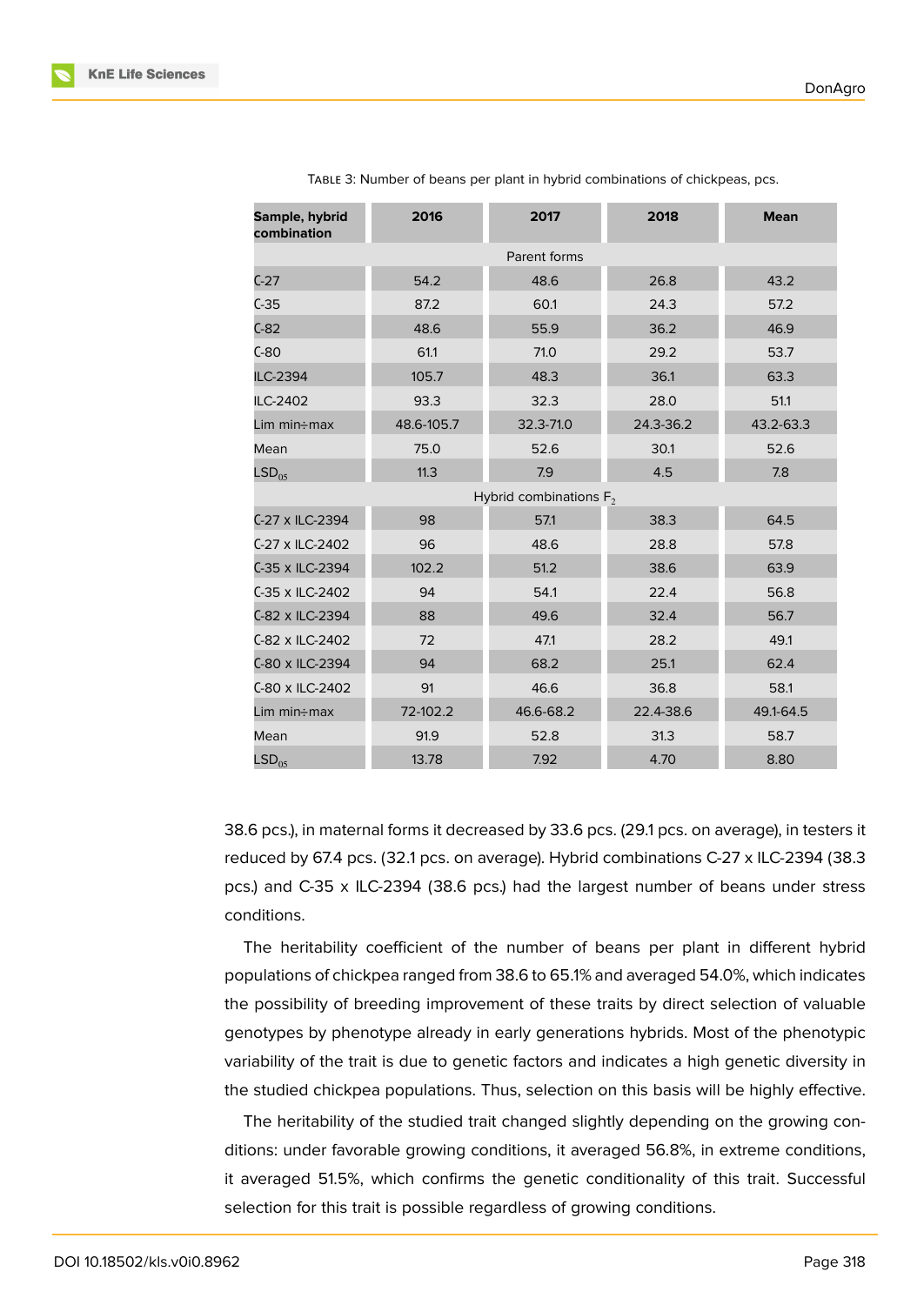| <b>Hybrid</b><br>combination | 2016      | 2017      | 2018      | <b>Mean</b> |
|------------------------------|-----------|-----------|-----------|-------------|
| C-27 x ILC-2394              | 61.3      | 58.9      | 61.0      | 60.4        |
| C-27 x ILC-2402              | 65.1      | 60.3      | 52.6      | 59.3        |
| C-35 x ILC-2394              | 52.9      | 47.3      | 64.1      | 54.7        |
| C-35 x ILC-2402              | 52.1      | 58.8      | 42.9      | 51.3        |
| C-82 x ILC-2394              | 57.0      | 47.6      | 44.8      | 49.8        |
| C-82 x ILC-2402              | 50.7      | 53.6      | 43.9      | 49.4        |
| C-80 x ILC-2394              | 56.4      | 57.2      | 38.6      | 50.7        |
| C-80 x ILC-2402              | 58.9      | 45.2      | 64.6      | 56.2        |
| Lim min÷max                  | 50.7-65.1 | 45.2-60.3 | 38.6-64.6 | 49.4-60.4   |
| Mean                         | 56.8      | 53.6      | 51.5      | 54.0        |

TABLE 4: Heritability of the number of beans per plant in chickpea, %

### **4. Discussion**

The coefficient of heritability of the mass of seeds per plant in different hybrid populations of chickpea in our studies had a low value (on average  $H2 = 22.8\%$ ), which is probably due to a significant proportion of paratypical variability of the trait. The low heritability of seed productivity is confirmed by the studies by Bushulyan O. V., Sichkar V. I. [17]. The strong dependence of this feature on environmental conditions is also noted by a number of scientists [1, 2, 7]. The low proportion of genotypic variability in the mass of seeds per plant indicates the low efficiency of selection of valuable forms in th[e sp](#page-9-7)litting hybrid populations of chickpea. To eliminate the loss of highly productive plants, it is advisable to carry out [i](#page-8-0)[ndi](#page-8-5)[vid](#page-9-0)ual selection in later hybrid generations.

Hybrid chickpea populations with the highest heritability of seed mass per plant should be considered the most promising in practical and breeding terms: C-35 x ILC-2394 (average H2 = 26.1%), C-80 x ILC-2394 (H2 = 26.9%), C-27 x ILC-2394 (H2 = 24.0%). These populations are characterized by increased genetic diversity, which makes it possible to hope for successful individual selection of productive plants in later hybrid generations under favorable cultivation conditions.

The coefficient of heritability of the number of beans per plant in hybrid populations of chickpea showed a high genetic conditionality of the trait (H2 on average 54.0%), which is consistent with the results of studies by a number of scientists [2, 4, 7]. The high heritability of the trait under study makes it possible to improve it by direct selection of valuable genotypes by phenotype already in early generations of hybrids. The genetic dependence of this trait is also confirmed by the insignificant variability [of](#page-8-5) [th](#page-8-2)[e h](#page-9-0)eritability coefficient depending on the growing conditions (from 51.5% - under extreme conditions,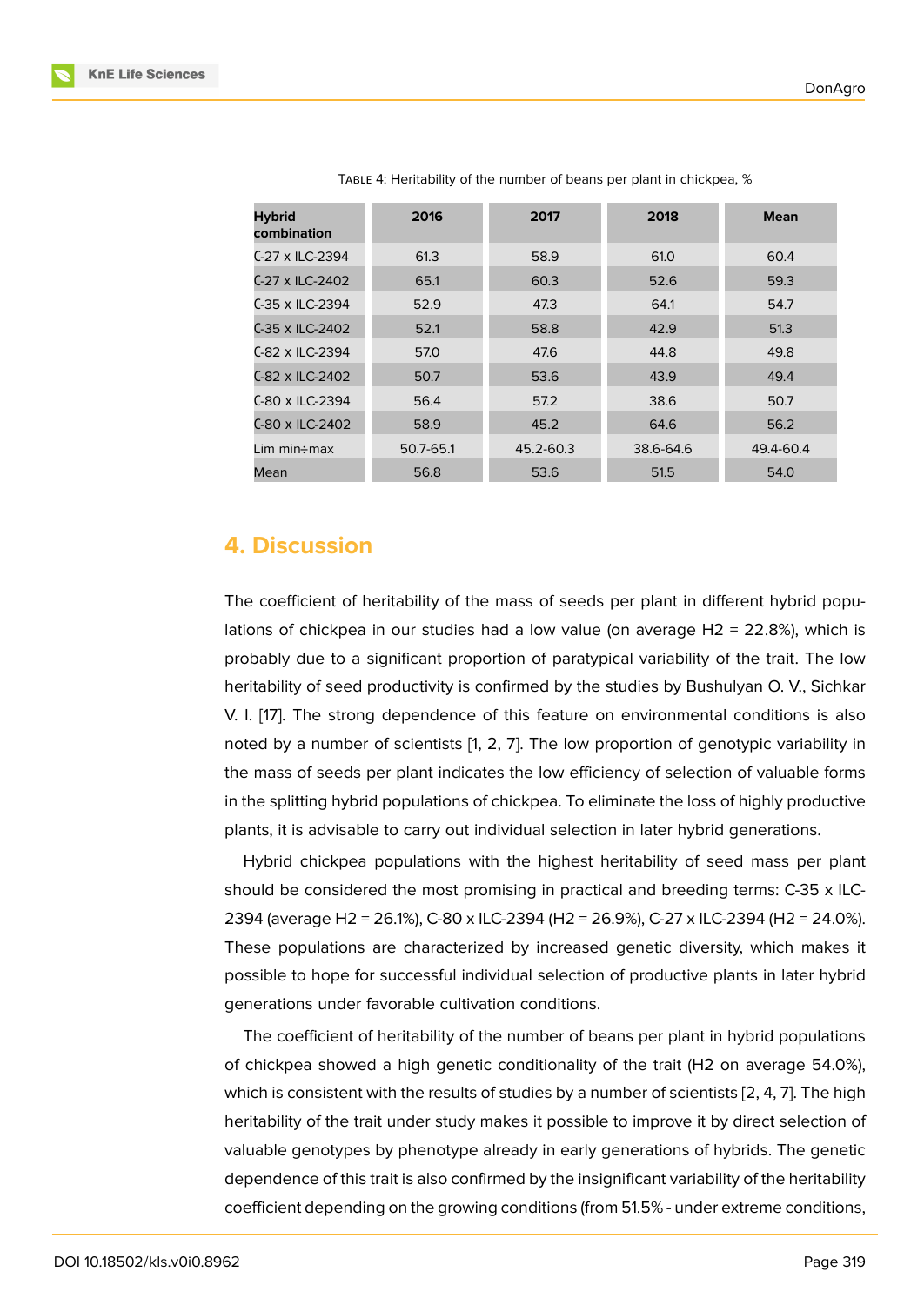to 56.8% - under favorable conditions), which allows selection for this trait regardless of growing conditions.

Hybrid combinations of chickpeas are of practical interest for breeding as a promising genetic material for increasing the number of beans per plant: C-27 x ILC-2394 (on average H2 = 60.4%), C-27 x ILC-2402 (H2 = 59.3 %). These populations are characterized by increased genetic diversity, which gives hope for successful selection of chickpea plants with a high number of beans from the next generation (F3).

It should be noted that from the splitting hybrid populations of chickpea C-27 x ILC-2394, C-27 x ILC-2402 and C-80 x ILC-2394, the largest number of lines was selected, characterized by a complex of selectively valuable traits, including those with increased number of beans. This proves the genetic dependence of this trait and indicates the presence of genetic diversity in the studied chickpea combinations. In total, during the study in the field, 87 lines were selected; after rejection, 34 lines continue to be studied. The results obtained are consistent with the calculations of the heritability coefficient and confirm the high efficiency of individual selections for traits with high heritability.

### **5. Conclusion**

1. Economically valuable traits of chickpea in the Omsk region have unequal heritability: the mass of seeds per plant was characterized by low heritability (on average H2 = 22.8%), the number of beans per plant was high (on average H2 = 54.0%).

2. The variability in the mass of seeds per plant is largely paratypical and is influenced by environmental conditions, and vice versa, in terms of the number of beans per plant, is determined by genetic factors and indicates a high genetic diversity in the studied chickpea populations.

3. Selection by weight of seeds from a chickpea plant is ineffective; it should be carried out in later hybrid generations, while the selection by the number of beans per plant is highly effective already in the early generations of hybrids.

4. The coefficient of the seed mass heritability per plant is modified by the growing conditions. Under unfavorable environmental conditions, there is an increase in the proportion of paratypical variability of the trait and a decrease in the coefficient of heritability. Selection based on seed productivity is recommended only in favorable growing conditions for the culture.

5. The following hybrid combinations of chickpeas should be considered the most promising in practical and breeding terms: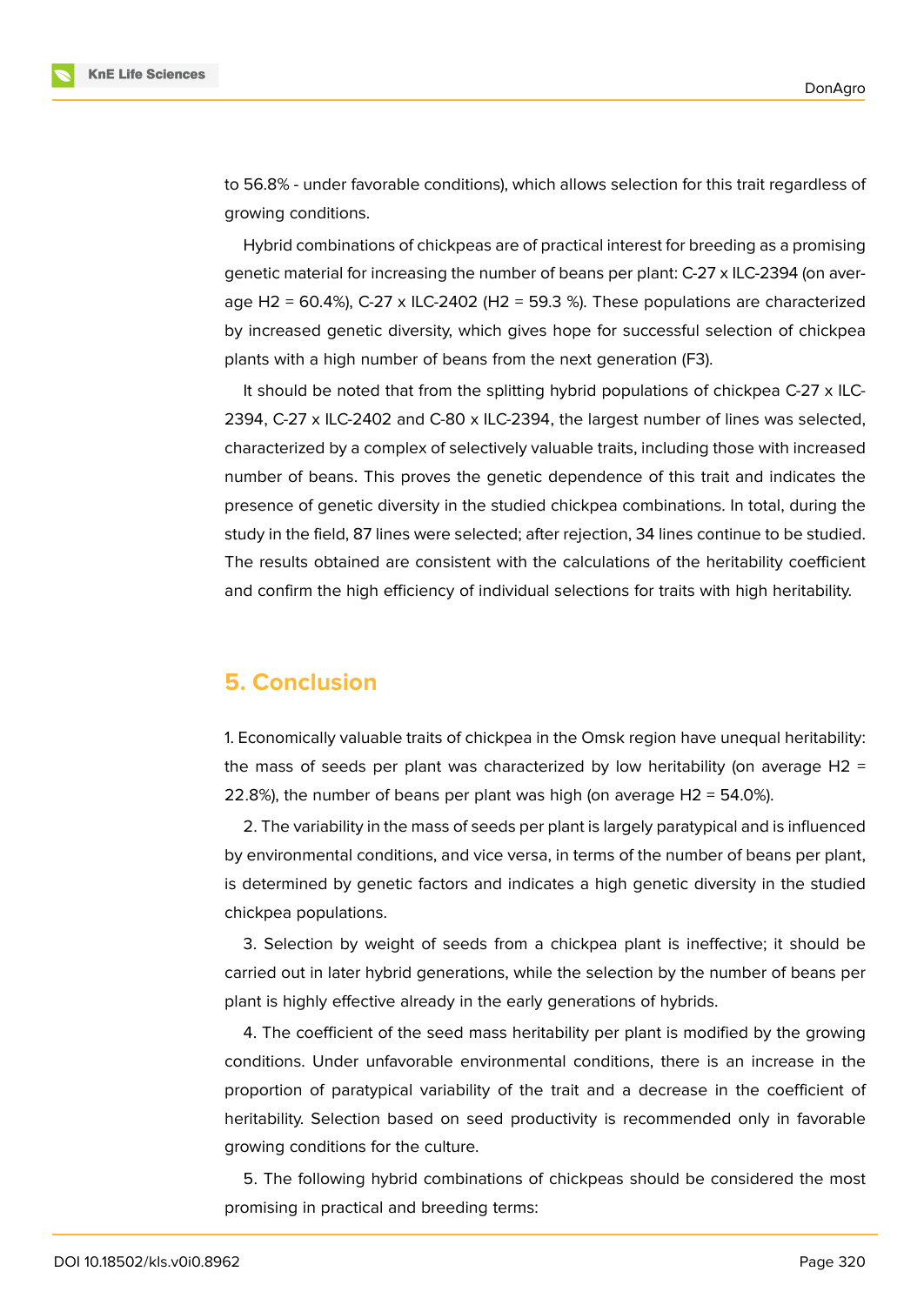

- by weight of seeds per plant: C-35 x ILC-2394, C-80 x ILC-2394, C-27 x ILC-2394;
- by the number of beans per plant: C-27 x ILC-2394, C-27 x ILC-2402.

#### **Funding**

The studies were carried out without external funding.

### **Acknowledgement**

The authors are grateful to the Federal Research Center of the All-Russian Institute of Plant Genetic Resources named after N.I. Vavilov for providing the source material for the study.

### **Conflict of Interest**

The authors declare no conflicts of interest.

### **References**

- <span id="page-8-0"></span>[1] Balashov, V. V. and Balashov, A.V. (2013). *Volgograd Chickpea: Monograph*. Volgograd: Niva.
- <span id="page-8-5"></span>[2] Germantseva, N. I. and Selezneva, T. V. (2018). Breeding of Chickpea for Seed Size. *Agrarian Bulletin of South-East*, vol. 2, issue 19, pp. 6-8.
- <span id="page-8-1"></span>[3] Smithson J. B., Thompson J. A. and Summerfield, R. J. (1985). *Chickpea (Cicer arietinum L.)* Collins, London, UK: Grain Legume Crops, p. 312–390.
- <span id="page-8-2"></span>[4] Kuzmina, S. P., *et al*. (2017). Prospects and Results of Studying the Chickpea Collection at Omsk State Agrarian University. *Proceedings on Applied Botany, Genetics and Breeding*, vol. 178, issue 1, pp. 48-57.
- <span id="page-8-3"></span>[5] Kazydub, N., Kuzmina S. and Chernenko E. (2017). Adaptability of Chickpea Collection Samples in the Southern Forest-Steppe of Western Siberia. *Bulgarian Journal of Agricultural Science* , vol. 23, issue 5, рр. 743–749.
- <span id="page-8-4"></span>[6] Vishnyakova, M. A., *et al*. (2019). Species Diversity of the VIR Collection of Genetic Resources of Legumes and its Use in Domestic Breeding (Review). *Proceedings on Applied Botany, Genetics and Breeding*, vol. 180, issue 2, pp. 109–123.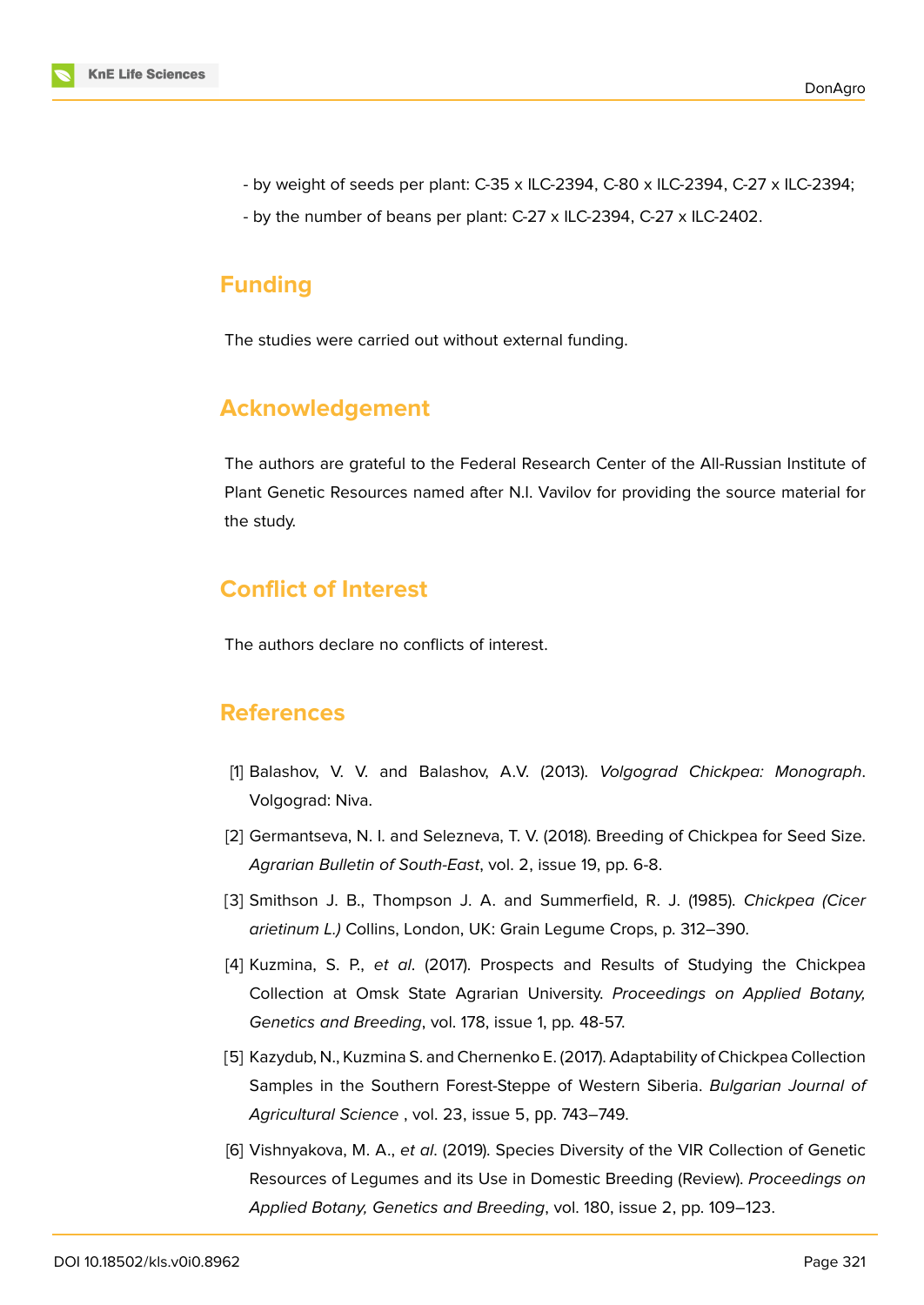

- <span id="page-9-0"></span>[7] Sokolkova, A., Bulyntsev, S. and Chang, P. (2020). Genomic Analysis of Vavilov's Historic Chickpea Landraces Reveals Footprints of Environmental and Human Selection. *International Journal of Molecular Sciences*, vol. 21, p. 3952.
- <span id="page-9-1"></span>[8] Omelyanyuk, L. V. and Kalashnik, N. A. (2009). Variability and Genetic Control of Plant Productivity Depending on Hydrothermal Conditions in Pea Varieties and their F1 Hybrids from Diallel Crosses. *Agricultural Biology*, vol. 1, pp. 43–49.
- [9] Pototskaya, I. V., *et al*. (2020). Phenotypic and Genotypic Assessment of Hexaploid Synthetic Wheat Lines (AABBDD) by Parameters Weevils in the Conditions of Western Siberia. *Agricultural Biology*, vol. 55, issue 1, pp. 15-26.
- <span id="page-9-2"></span>[10] Rozhanskaya, O. A., Agarkova, Z. V. and Korobova, L. N. (2002). Quantitative Variations in the Traits of Chickpea Somaclones (*Cicer arietinum* L.). *Siberian Bulletin of Agroscience*, vol. 3, issue 4, pp. 40–46.
- <span id="page-9-3"></span>[11] Upadhyaya, H. D., Sharma, S. and Gowda, C. L. L. (2011). Major Genes with Additive Effects for Seed Size in Kabuli Chickpea (*Cicer arietinum* L.). *Journal of Genetics*, vol. 90, рр. 479–482.
- [12] Patil, S. A. and Salimath, P. M. (2010). Association of Phenological Traits with Productivity and its Components in Chickpea (*Cicer arietinum* L.). *Legume Research-An International Journal*, vol. 33, рр. 201–205.
- <span id="page-9-4"></span>[13] Monpara, B. A. and Dhameliya, H. R. (2013). Genetic Behaviour of Earliness Related Traits and Seed Yield in Chickpea (*Cicer arietinum* L.). *Pakistan journal of biological sciences: PJBS*, vol. 16, рр. 955–959.
- <span id="page-9-5"></span>[14] Ali, Q., *et al*. (2010). Genetic Variation and Association of Traits in Chickpeas (*Cicer Arietinum* L.). *Electronic Journal of Plant Breeding,* vol. 1, рр. 328–333.
- [15] Ghatge, R. D. (1993). Inheritance of Seed Size in Chickpea (*Cicer arietinum* L.). *Journal of Soils and Crops,* vol. 3, рр. 56–59.
- <span id="page-9-6"></span>[16] Hossain, S., *et al*. (2010). Inheritance of Seed Size in Chickpea (*Cicer arietinum* L.) and Identification of QTL based on 100-seed Weight and Seed Size Index. *Australian Journal of Crop Science,* vol. 4, рр. 126–135.
- <span id="page-9-7"></span>[17] Bushulyan, O. V. and Sichkar, V. I. (2009). *Chickpeas: Genetics, Breeding, Development, Technology of Growing.* Odessa: SGI.
- [18] Khanna-Chopra, R. and Sinha, S. K. (1987). Chickpea: Physiological Aspects of Growth and Yield. In: Saxena, M. C.; Singh, K. B. ed. *The Chickpea* Wallingford, UK: CAB International, pp. 163–189.
- <span id="page-9-8"></span>[19] Mathur, R. and Mathur, M. L. (1996). Estimation of Genetic Parameters and Interrelationship of Quantitative Traits in Chickpea. *Madras Agricultural Journal,* vol. 83, рр. 9–11.